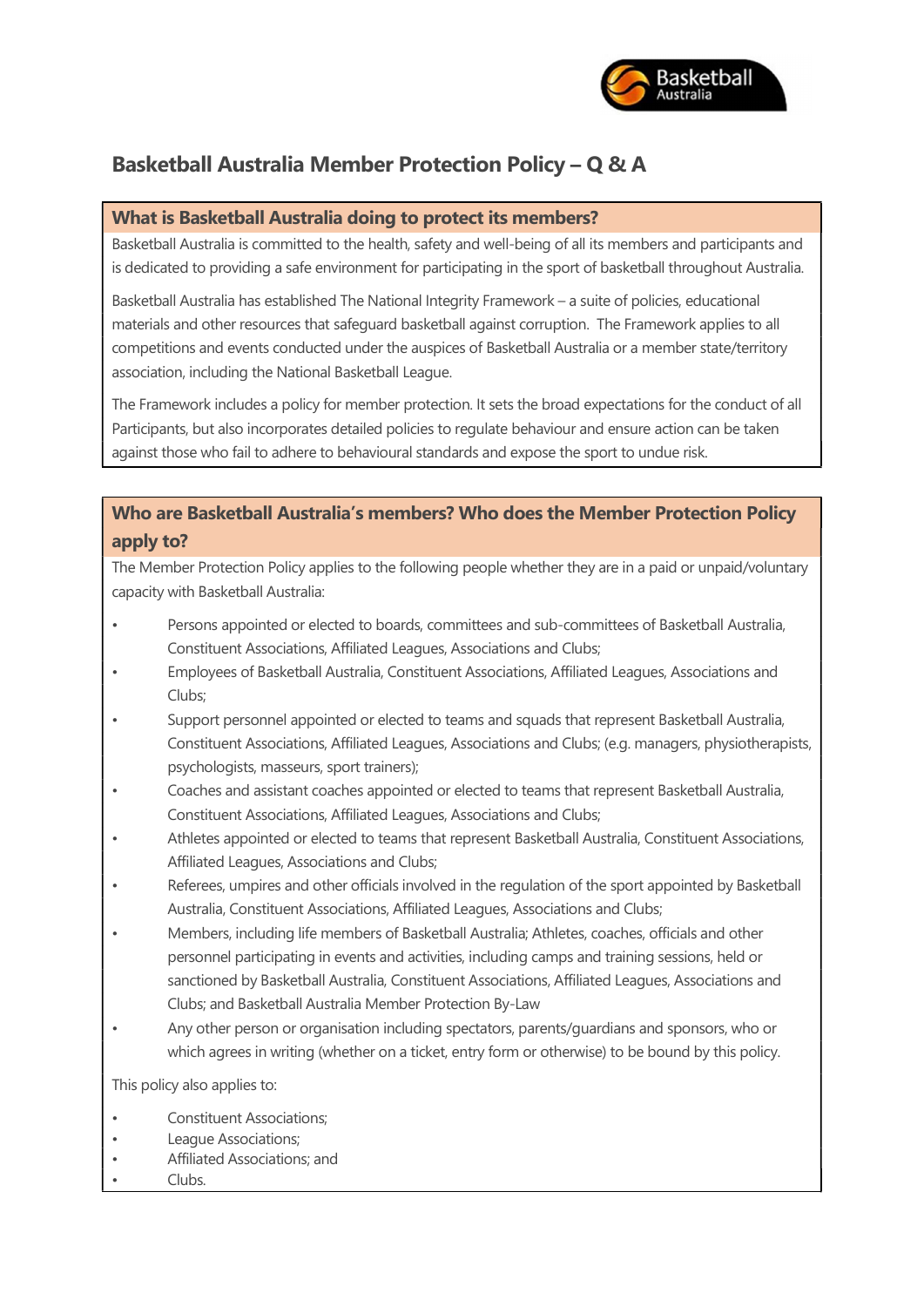

## How are Basketball Australia members protected under this policy?

The Member Protection policy protects Basketball Australia members in a number of ways. It provides for particular protections in regard to:

- Child protection,
- Anti-discrimination and harassment,
- Intimate relationships,
- Pregnancy,
- Gender identity,
- Responsible service and consumption of alcohol,
- smoke free environment.
- Bullying,
- Social network sites, and
- Complaints handling.

For more information on each aspect of the member protection policy see http://basketball.net.au/wpcontent/uploads/2014/02/BA-Member-Protection-By-Law-2015.pdf

## I have concerns my son's/daughter's coach has an inappropriate relationship with players in their under 14s team.

Basketball Australia is committed to the safety and well-being of all children and young people who participate in our sport. We support the rights of the child and will act at all times to ensure that a child-safe environment is maintained. Basketball Australia ensures that Working with Children Checks are conducted for all employees and volunteers who work with children, where an assessment is required by law.

In any and all instances of inappropriate conduct towards a child, follow Basketball Australia's one page, 4 step guide to taking appropriate action.

Reporting allegations of child abuse is different in each state and territories. For fact sheets on what to do in your state see www.playbytherules.net.au

## I'm a referee in a local league and feel bullied by supporters in the stand who target my race and religion week in week out.

Basketball Australia participants should be able to go about playing and referring the game they love without feeling bullied or threatened. Basketball Australia, through the Member Protection Policy is committed to providing an environment that is free from bullying. We understand that bullying has the potential to result in significant negative consequences for an individual's health and wellbeing, and we regard bullying in all forms as unacceptable in our sport.

If you are feeling bullied or discriminated against in any way you should file a report of the incident (process outlined below). When making a report you will need to include as much information as possible about the suspected misconduct as possible.

#### How do I report an incident/breach of the Member Protection policy?

Speak up! We all have a duty to speak up when we see something that is a breach of this policy. Issues should be reported to:

- a Member Protection Information Officer:
- the CEO or President of the relevant organisation (e.g. club or association); or
- another appropriate person within the organisation (e.g. team manager, coach, etc.).